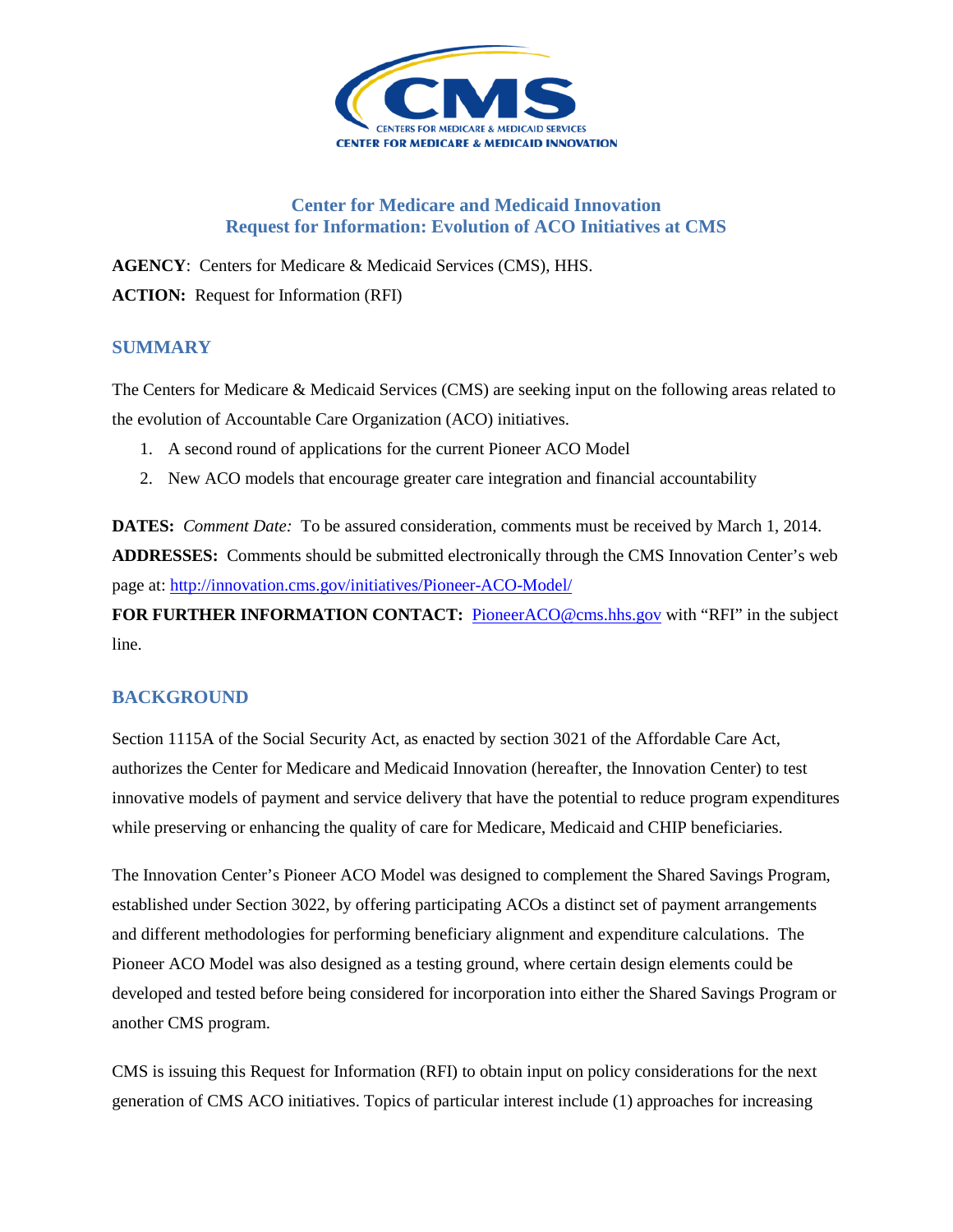participation in the current Pioneer ACO Model through a second round of applications, and/or (2) suggestions for new ACO models that encourage greater care integration and financial accountability.

## **SECTION I: Additional Applicants to the Pioneer ACO Model and Feedback on Current Model Design Parameters**

- A. The Pioneer ACO Model was designed for health care organizations and providers that are already experienced in coordinating care for patients across care settings as well as engaging in outcomes based contracting. The Model is now entering its third performance year with 23 organizations. In addition to increasingly aggressive risk arrangements, CMS offers eligible Pioneer ACOs the opportunity to transition from fee-for-service payments to monthly population-based payments to give these organizations more revenue flexibility in determining how to best motivate providers to improve quality of care and reduce costs for their patient populations. As more and more health care organizations begin to hone their skills in care coordination and engage in outcomes-based contracting, CMS is considering giving additional organizations the opportunity to become Pioneer ACOs. To that end, CMS seeks input on the level of interest in the field for CMS to open a second Request for Applications for the Pioneer ACO Model.
	- 1. Would additional health care organizations be interested in applying to the Pioneer ACO Model? Why or why not?
	- 2. If additional applicants were solicited for the Pioneer ACO model, should CMS limit the number of selected organizations or accept all organizations that meet the qualifying criteria? What are the advantages and/or disadvantages of either approach?
	- 3. Other than the options for refining population-based payments outlined in Section B below, should any additional refinements be made to the Pioneer ACO Model that would increase the number of applicants to the Pioneer ACO model?
- B. **Population-Based Payments:** CMS allows Pioneer ACOs to transition to population -based payments (PBP) that offer revenue flexibility to provide furnish services not currently paid for under Medicare fee-for-service (FFS), and to invest in care coordination infrastructure. In lieu of explicit requirements that Pioneer ACOs maintain adequate financial reserves to pay the claims of their participant Pioneer providers/suppliers, CMS currently requires Pioneer ACOs to demonstrate a specified level of savings in previous performance years to become eligible for PBPs. Selection of PBPs does not affect the risk profile of the Pioneer ACO's payment arrangement.

Eligible Pioneer ACOs may elect to receive PBPs that represent a selected percentage (e.g., 40%) percent) of their expected Medicare Part A and Part B FFS revenues or their expected Part B FFS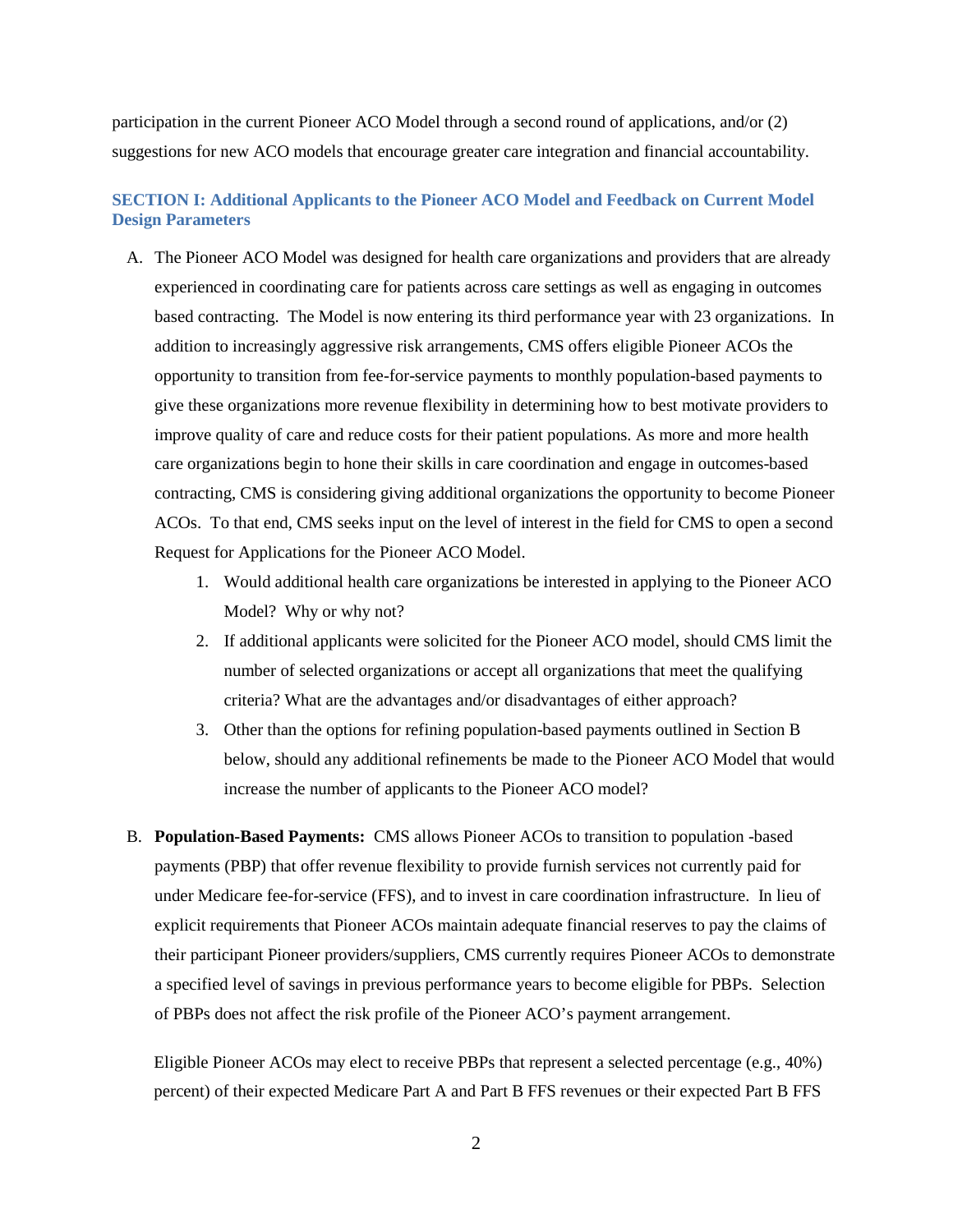revenues, based on historical claims of participating Pioneer providers/suppliers that agree to accept reduced FFS payments. (The current PBP policy does not allow for ACOs to request a different reduction amount on Part A and Part B services, and does not affect the payments of non-Pioneer providers/suppliers caring for the Pioneer ACO's aligned beneficiaries) In turn, participating Pioneer providers/suppliers will receive FFS payments on submitted and payable claims for the services furnished to aligned Pioneer beneficiaries, reduced by the same selected percentage (that is, selection of PBPs representing 40% of expected Pioneer ACO revenues would be coupled with a 40% reduction in FFS reimbursements to participating Pioneer providers/suppliers for services furnished to aligned Pioneer beneficiaries). CMS does not currently allow suppliers of durable medical equipment to be included on the list of Pioneer providers/suppliers to receive reduced FFS payments upon which the amount of PBPs paid to the ACO is based. At the end of the year, CMS will include the amount paid to the Pioneer ACO in PBPs and the amount by which FFS payments to participating Pioneer providers/suppliers were reduced as part of the financial settlement of shared savings/shared losses.

- 1. Would being able to choose different FFS reduction amounts for Part A and Part B services be of significant import when deciding to participate in the PBP? Why or why not?
- 2. Should CMS allow suppliers of DME equipment to be included on the list of participating Pioneer providers/suppliers that will receive reduced FFS payments? Why or why not?
- 3. Should CMS reconsider the requirement that a Pioneer ACO generate a specified level of savings in previous years in order to be eligible to elect to receive PBPs, and instead establish clear requirements for financial reserves? Why or why not?
- 4. Should any additional refinements be made to the current Pioneer ACO PBP policy?

#### **Section II: Evolution of the ACO Model**

The Innovation Center intends to continue testing new approaches of accountable care to support the future refinement of the Shared Savings Program and/or to lay the foundation for other CMS ACO initiatives with three major goals:

- Increase integration of total Medicare and Medicaid expenditures and populations in accountability models;
- Give providers more tools and resources to improve care outcomes and efficiency; and
- Continue to preserve beneficiary freedom of choice in FFS Medicare.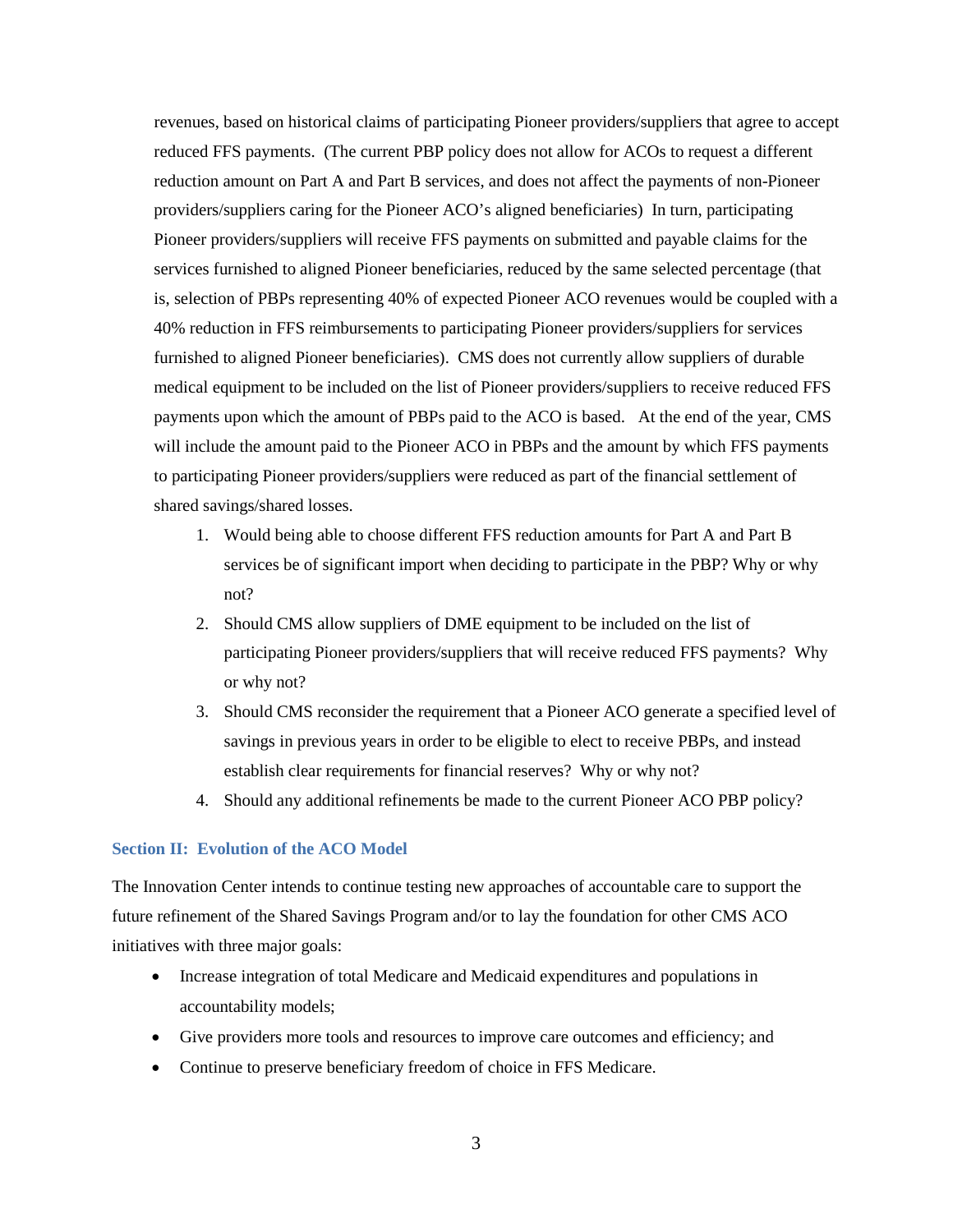CMS is seeking input on models that (1) transition ACOs to full insurance risk, (2) hold ACOs accountable for total Medicare expenditures (Parts A, B, and D), (3) integrate accountability for Medicaid outcomes, and/or (4) offer ACOs payment arrangements with multiple accountability components (such as shared savings/losses, episode-based payments, and/or care management fees). CMS recognizes that these strategies are not necessarily mutually exclusive, such that a new initiative could incorporate several of these strategies. CMS also believes that the adoption of the ACO model by private payers offers an opportunity to strengthen the incentives in the model while reducing burdens on providers and is interested in opportunities to advance that alignment.

- A. **Transition to greater insurance risk** –ACOs assuming full insurance risk would face issues similar to current organizations participating in the Medicare Advantage program. At the same time they would encounter unique challenges because beneficiaries would retain their traditional Medicare benefits and freedom to select providers and services of their choice. The questions that follow attempt to better understand these issues.
	- 1. Should CMS offer ACOs capitation with insurance risk, similar to Medicare Advantage organizations? What are the potential benefits and risks to the Medicare program and beneficiaries?
	- 2. What categories of spending should ACOs at full insurance risk be responsible for? (For example: Medicare Parts A and B, Medicare Parts A, B, and D, or Medicare Parts A, B, and D and Medicaid for Medicare-Medicaid beneficiaries)
	- 3. Are there services that should be carved out of ACO capitation? Why?
	- 4. What type of agreements with non-ACO providers would the ACO need to adopt to take on full insurance risk for a beneficiary population?
	- 5. What key elements of the regulatory and compliance framework for Medicare Advantage should be adopted for ACOs assuming full insurance risk? What regulatory and compliance elements in Medicare Advantage would *not* be appropriate for ACOs assuming full insurance risk?
	- 6. What challenges would ACOs encounter in meeting state licensure requirements for riskbearing entities? What types of waivers to current regulations and/or fraud and abuse laws, if any, would be necessary for ACOs to take on full insurance risk for a beneficiary population?
	- 7. Medicare Advantage Organizations have significant infrastructure that ACOs do not currently have such as member services. What additional infrastructure would ACOs need to develop to be able to manage full insurance risk?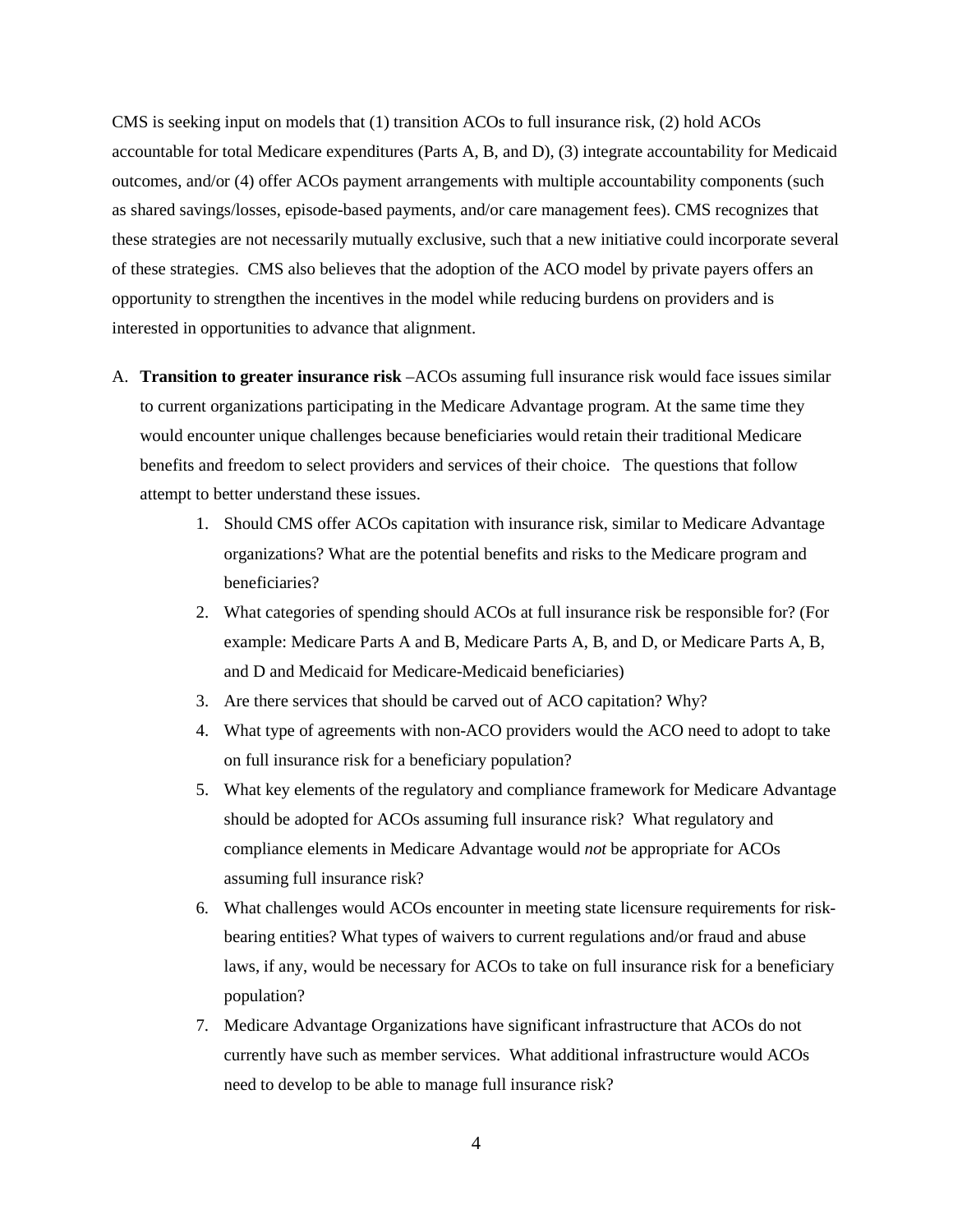- 8. What are approaches for setting appropriate capitation rates? The Pioneer ACO program currently uses a national expenditure growth trend for benchmarking. What are the advantages and disadvantages of using national expenditure growth trends? What about for using a local reference expenditure growth trend instead?
- 9. What are the advantages or disadvantages of different strategies for risk-adjustment? (Examples include demographic risk adjustment only and/or any of the Medicare Advantage risk adjustment methodologies.)
- 10. What benefit *enhancements* (e.g. reducing co-pays for services delivered by ACO providers) would be appropriate for ACOs at full insurance risk to offer to their patients and how would these benefit enhancements improve care outcomes? How would benefit enhancements differ depending on integration across Medicare Parts A, B, D, and/or Medicaid?
- 11. What are potential program integrity issues that ACOs transitioning to full insurance risk may encounter and what are appropriate preventative safeguards?
- 12. What types of precautions should be taken by ACOs assuming full insurance risk to protect beneficiaries from potential marketing abuses limiting beneficiary freedom of choice? What are additional protections beyond those in Medicare Advantage that would be important for beneficiaries aligned to ACOs with full insurance risk to avoid adverse selection?
- 13. Currently, beneficiaries are aligned to a Pioneer ACO through claims-based attribution. Pioneer ACOs are accountable for improved quality and lower expenditures for aligned beneficiaries. If Pioneer ACOs were at full insurance risk, should a beneficiary be allowed to elect alignment to a Pioneer ACO even if the beneficiary would not be aligned to the Pioneer ACO through the attribution methodology? What are advantages/disadvantages of allowing beneficiaries to voluntarily align themselves to an ACO at full insurance risk rather than sole reliance on claims-based attribution?
- B. **Integrating accountability for Medicare Part D Expenditures** An approach for increasing Medicare accountability is for ACOs to integrate Part D expenditures as part of their approach to care delivery and health care transformation.
	- 1. Current laws and regulations allow ACOs to establish business arrangements with Part D sponsors in order to align incentives in support of improving care coordination and outcomes. What factors, if any, pose barriers to the effectiveness of such collaborations? Are there any considerations, such as marketing considerations, that are relevant to the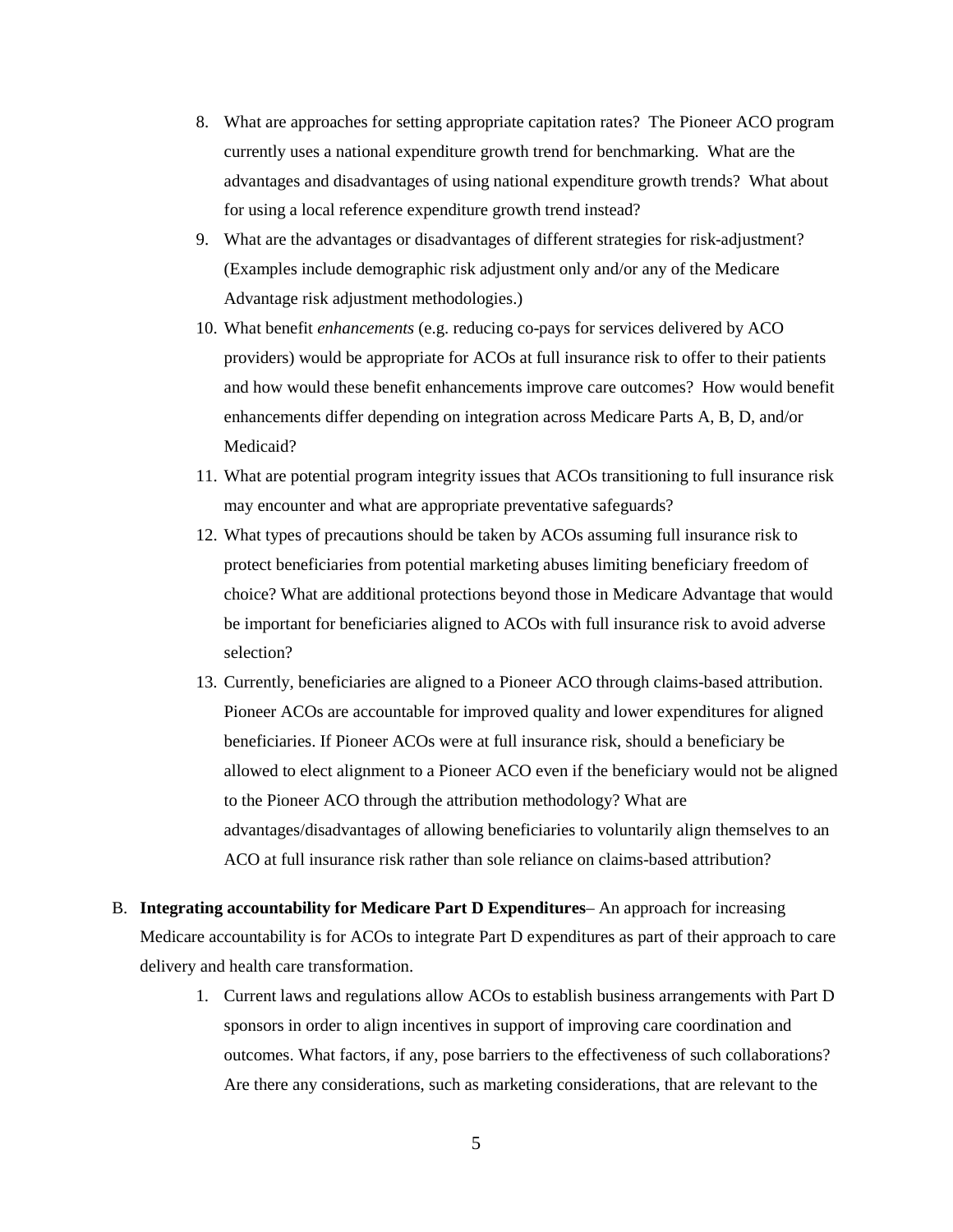promotion of these business arrangements? What could CMS do in administering an ACO program to help ACOs and sponsors mitigate or avoid these barriers?

- 2. Would ACOs be interested in and prepared to accept insurance risk as Part D sponsors or through contracting with pharmacy benefits management companies? If ACOs assume accountability for Part D expenditures, what are the advantages/disadvantages of CMS requiring ACOs to be licensed under state law as a risk bearing entity and relying on the current Part D bidding process, versus creating a unified expenditure target for Part A, B, and D combined, with a unified risk adjustment method?
- 3. Do ACOs currently have access to enough data to accept full risk for Part D expenditures? What other mechanisms would allow ACOs to assume accountability for Part D outcomes?
- C. **Integrating accountability for Medicaid Care Outcomes**  As part of the State Innovations Model CMS is working with States to tailor payment reforms that reflect health care priorities identified by States and local stakeholders. CMS seeks input on approaches for ACOs to assume increasing accountability for Medicaid outcomes.
	- 1. CMS has encouraged States to explore the use of integrated care models including ACOs for the care of Medicaid populations. Should ACOs caring for Medicare outcomes also assume accountability for Medicaid outcomes?
	- 2. What populations should CMS prioritize in integrating accountability for Medicaid outcomes? For instance, should ACOs be accountable for outcomes among all Medicare-Medicaid beneficiaries treated by the ACO historically? Or, should the ACO be accountable only for those Medicare-Medicaid beneficiaries over 65 years old or under 65? Alternatively, should the ACO be accountable for outcomes of all Medicaid beneficiaries as well as CHIP beneficiaries ? Should they be accountable for all those beneficiaries residing in a specified geographic area, regardless of whether they had been cared for by the ACO?
	- 3. What should the role of States be in providing appropriate incentives to foster the development of an integrated care system? What roles should States play in supporting model design and implementation? Do States have adequate resources to support an ACO initiative in collaboration with CMS?
	- 4. What are the current capabilities of ACOs and other providers in integrating and using Medicare FFS and Medicaid FFS data to drive care improvement and performance reporting? What are the capabilities of providers in integrating this data with electronic

6